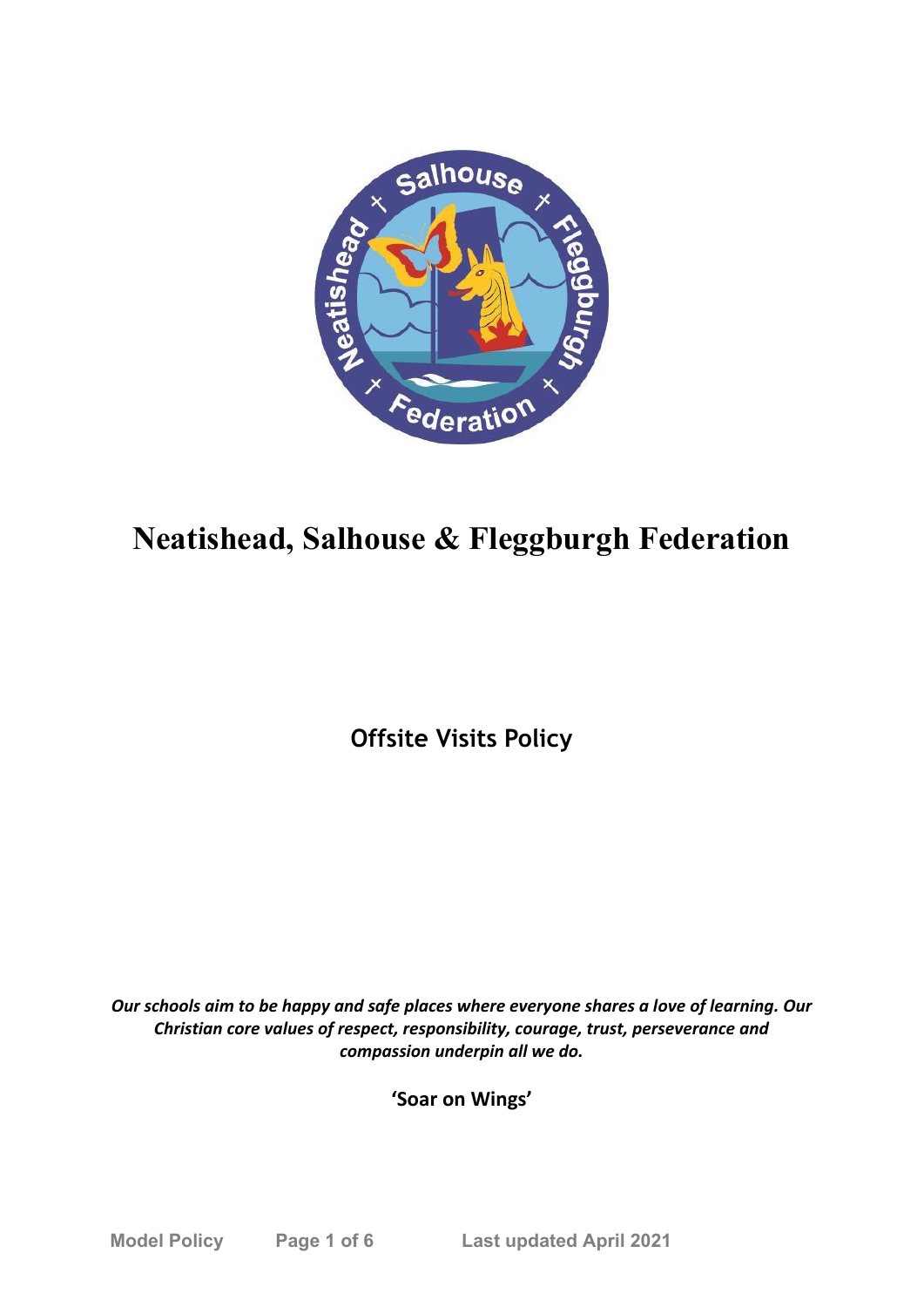| <b>Formally adopted by the Governing Board</b> |                             |
|------------------------------------------------|-----------------------------|
| On                                             | $12th$ July 2021 (via zoon) |
| <b>Chair of Governors</b>                      | J Gay                       |
| Date for review                                | <b>June 2022</b>            |
| <b>Responsibility</b>                          | <b>Full GB (Evolve)</b>     |

**Our school is the secure base from which we 'soar on wings' to realise our ambitions.**

**Through valuing one another and the world in which we live, we flourish.**

**Through providing rich opportunities, we can imagine fulfilling futures.**

**Through a shared love of learning, we transform lives.**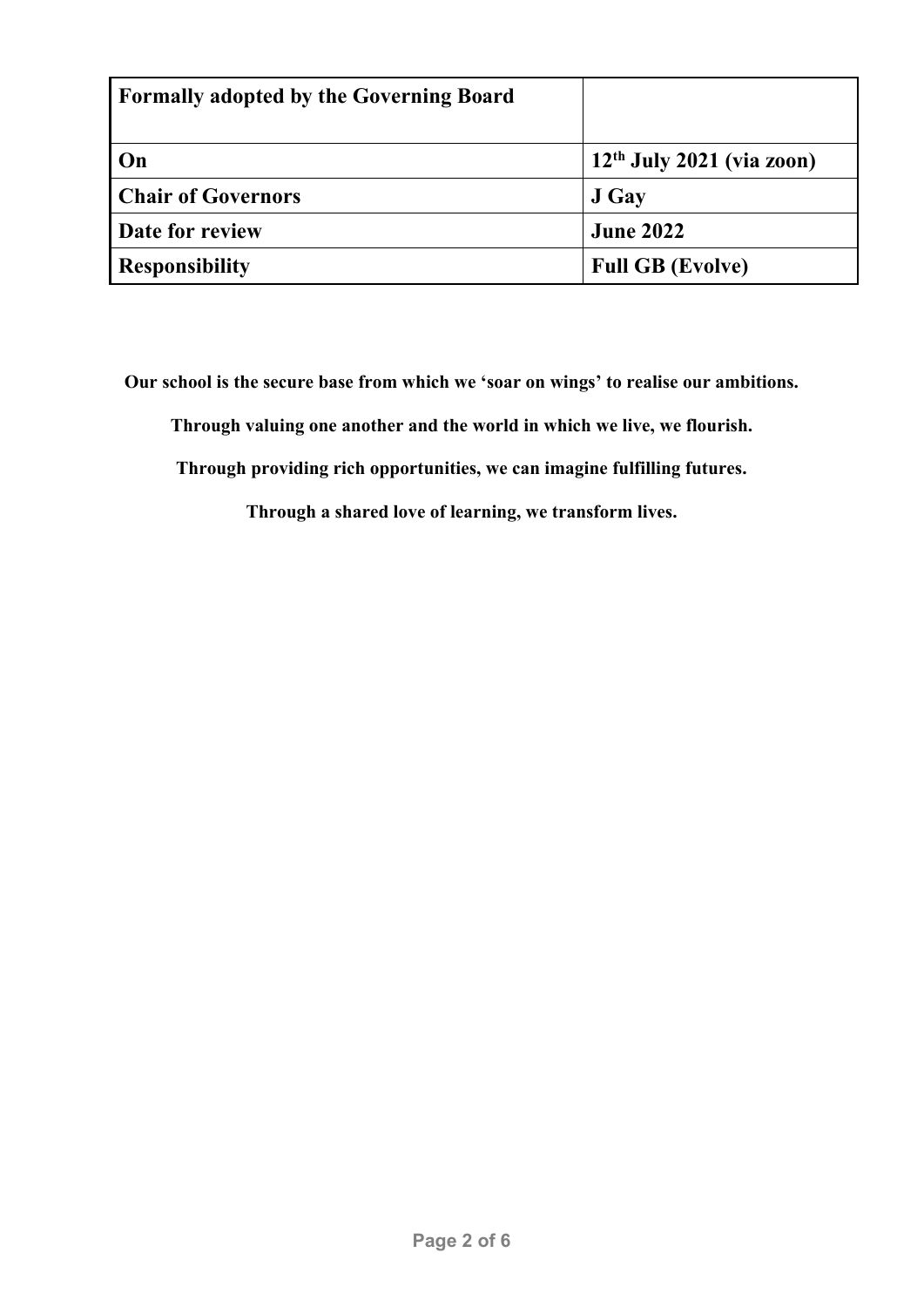Neatishead, Salhouse & Fleggburgh Federation Primary Schools have formally adopted, through its Governing Body the Norfolk 'Guidance for Offsite Visits'. [www.oeapng.info](http://www.oeapng.info/) and uses EVOLVE [www.norfolkvisits.org.uk](http://www.norfolkvisits.org.uk/) to record and approve visits. Monitoring procedures have been agreed with the Governing Body to ensure that this policy is adhered to.

## **Aims and purposes of Offsite Visits**

The federation has a strong commitment to the added value of learning outside the classroom and beyond the school premises. It will seek to provide a broad & balanced range of Learning Outside the Classroom opportunities for all its pupils.

Each year the federation will arrange a number of activities that take place off the school site and out of school hours, which support the aims of the school. The range of activities which the Governing Body has given its approval includes:

- Out of hours Clubs (music, drama, art, science, sport, homework etc)
- School sports teams
- Regular local visits (places of worship, swimming, other local amenities)
- Day visits for particular groups
- Residential visits
- Adventurous Activities.

# **Approval Procedure**

The Governing Body has delegated the consideration and approval of offsite visits and activities to the Executive Headteacher. The Head teacher has nominated Helen Clarke at Neatishead, Hannah Goodall at Salhouse and Jenny Pratt at Fleggburgh as the Educational Visits Co-ordinators (EVC) and the Governing Body has approved this appointment and the EVC has received training by the LA.

If using the Evolve Local Area Visits (LAVs) module then its been agreed that LAVs need to be approved by EVC.

Before a visit is advertised to parents the Executive Head teacher and EVC will approve the initial plan. The Executive Headteacher/EVC will also approve the completed plan and risk assessments for the visit before departure. This will be undertaken using EVOLVE as the planning and approval system. [www.norfolkvisits.org.uk](http://www.norfolkvisits.org.uk/)

The Federation has agreed a policy for categorising its visits in line with NCC guidance i.e.:

**Level 3** – [Adventure Activity, Overseas or Residential]

These visits must be approved via Evolve and the LA's on-line approval gained. These must normally be submitted to LA at least 30 days before the visit.

**Level 2** Day visits approved at school level on Evolve by EVC & Executive Head. These must be submitted to Executive Head a minimum of 14 days in advance.

**Level 1** Local regular day visits this establishment has chosen to use Evolve to record & approve all these visits.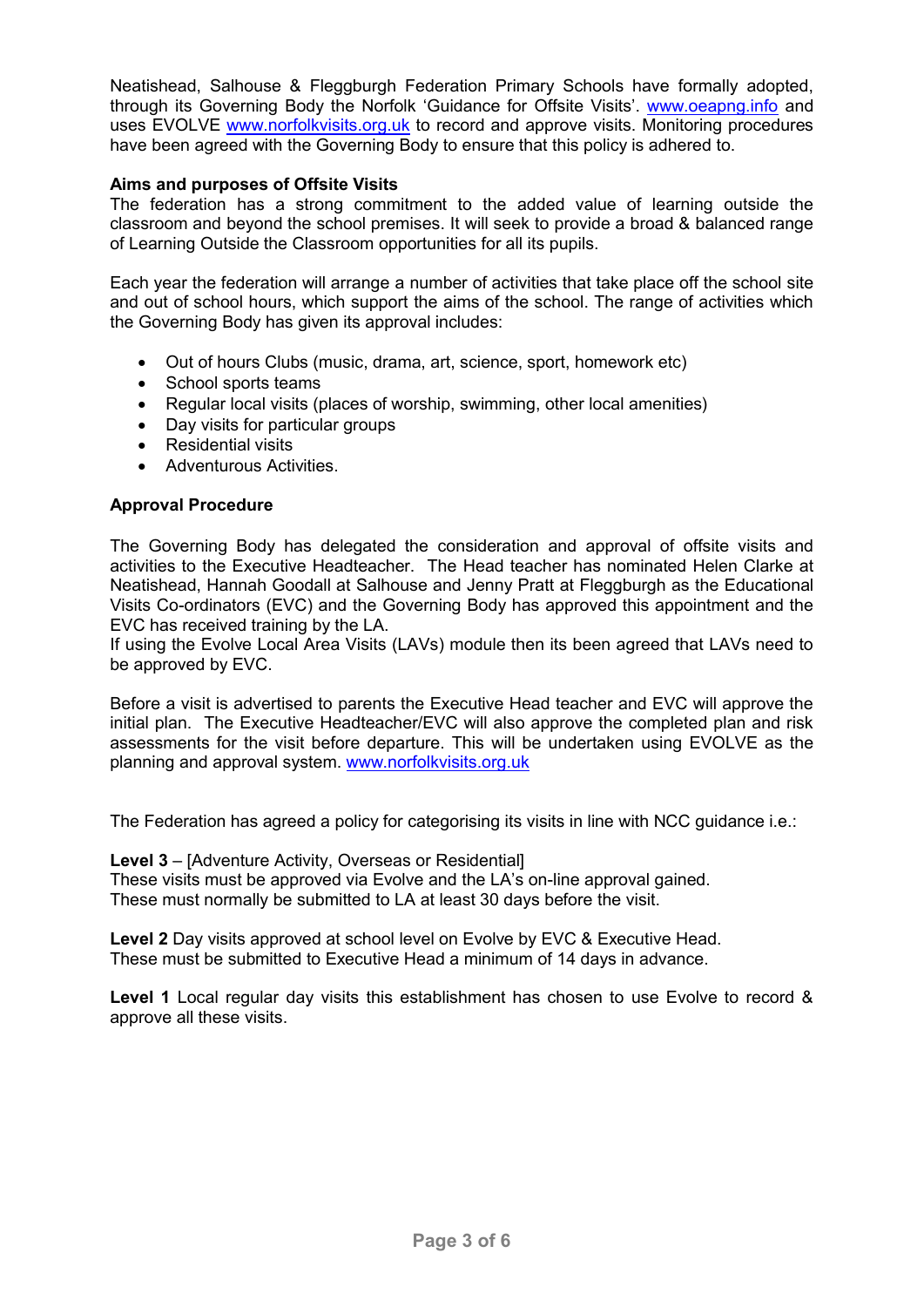## **Definition of Levels:**

**Level 3** = Overseas, Residential or Adventurous visits

**Level 2** = Day visits not in your establishments list of Level 1. [These must be approved on-line at school level on Evolve].

Level 1 = Local & regular visits that you have generic risk assessments' & standard operating procedures for.

## **Staffing**

The federation recognises the key role of accompanying staff in ensuring the highest standards of learning, challenge and safety on a school visit.

Staff are encouraged and supported to develop their abilities in organising and managing visits. There will be a system within the federation to allow less experienced members of staff to work alongside more experienced colleagues on visits. The selection of staff for offsite visits will be a key priority in the initial approval of any proposed visit. Staff will be suitably qualified and experienced for proposed activities.

The federation values and recognises the contribution of volunteer adults and parent helpers assisting with offsite activities and visits. Any volunteer will be approved by both the Executive Head and Visit Leader and is entered on the voluntary helpers list kept by the Schools. They will be carefully briefed on the scope of their responsibility. Where it is appropriate the schools will ensure that DBS screening is available for volunteers.

The appointed Visit Leader will be fully supported in the tasks required to arrange the visit. This will include, as necessary, making time or finances available to conduct an exploratory visit, briefing teachers and/or other staff, accessing training courses, reviewing and evaluating the visit or identifying time when the leader and EVC might work in partnership to undertake planning and risk assessments.

Visit staff will not be under the influence of alcohol or other drugs such that their ability to recognise hazards or respond to emergencies is in any way restricted.

## **Risk Management**

The Visit Leader will seek to identify any significant risks from any activity that is under their control and take appropriate steps to ensure all participants are safe. Good practice precautions and safety measures will be taken and these will be recorded.

#### **External Activity Providers**

Where external contractors are involved in organising all or part of the visit, the contract will be made with the schools on behalf of the pupils. All payments for the visit will be made through the school accounts.

The Visit Leader will make appropriate checks before committing the school to the contract. This will include seeking assurances about health and safety, and any accreditation and licensing. Wherever possible the school will seek to use holders of the Learning Outside the Classroom Quality Badge for which no Providers Statements or other assurance checks are required.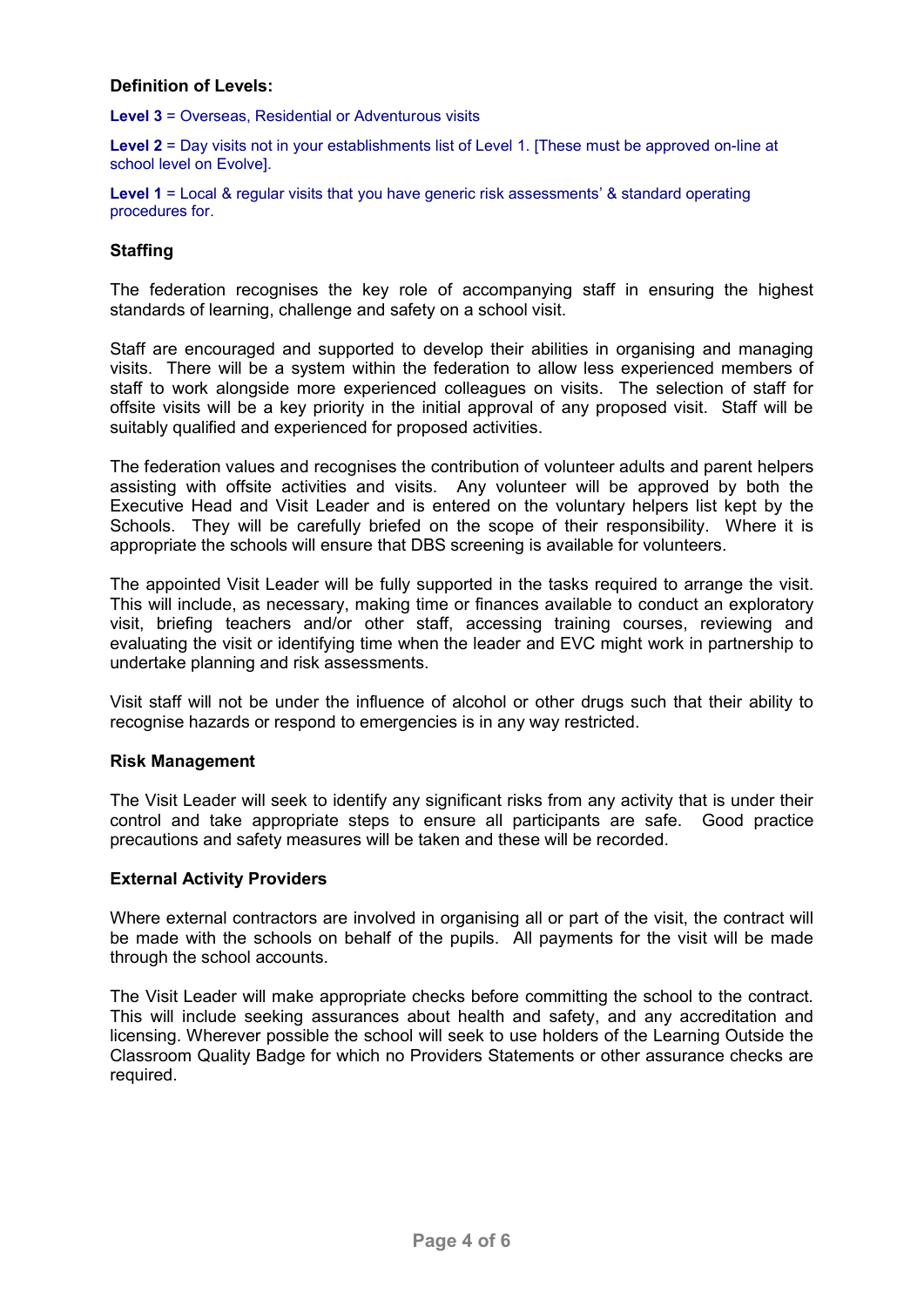## **Parental Consents**

Written consent from parents will not be required for pupils to take part in local visits, however, parents should be told where their child will be at all times and of any extra information or measures required.

Written consent will be requested for activities that need a higher level of risk management or those that take place outside school hours. The federation has a standard form, which will be used for this purpose.

As part of the parent consent they will be fully informed of the activities and arrangements for the visit. For all residential visits parents will be invited to a briefing meeting where they can ask for clarification of any aspect of the itinerary and organisation of the visit.

The federation has policies for Charging and Remissions use of Pupil Premium, Behaviour and Inclusion, which applies to all visits.

#### **The expectations of Pupils and Parents**

The federation has a clear code of conduct for school visits based on the school 'Behaviour Policy'. This code of conduct will be part of the condition of booking by the parents. Pupils, whose behaviour is such that the Visit Leader is concerned for their safety, or for that of others, can be withdrawn from the activity. The Visit Leader will consider whether such pupils should be sent home early and parents will be expected to cover any costs of the journey home early.

#### **Emergency Procedures**

The federation will appoint a member of trained staff in each school as the emergency contact for each visit. All major incidents should immediately be relayed to this person, especially those involving injury or that might attract media attention.

The Visit Leader will leave full details of all pupils and accompanying adults on the visit with the emergency contact, including the home contact details of parents and next-of-kin, as appropriate.

All incidents and accidents occurring on a visit will be reported back and recorded following normal school procedures for reporting and investigating accidents.

#### **Review by the Local Authority**

The federation is supported in its arrangements for offsite visits by the County Council. Where necessary the school will seek advice from the Adviser for Outdoor Learning.

All visits that involve an overnight stay, going abroad and any that involve adventurous activities will be notified to the LA prior to departure. The LA will provide an independent reassurance check of the plan and the precautions and safety measures that will be taken. Some sample monitoring will also be undertaken by the LA & the federation agrees to facilitate this when & where required. Any advice provided will be fully considered prior to the trip taking place.

#### **Charging Policy for Activities and Visits**

The federation may invite, but not require, parents to make voluntary contributions for school activities in order to enhance what is otherwise provided. There is no obligation to contribute